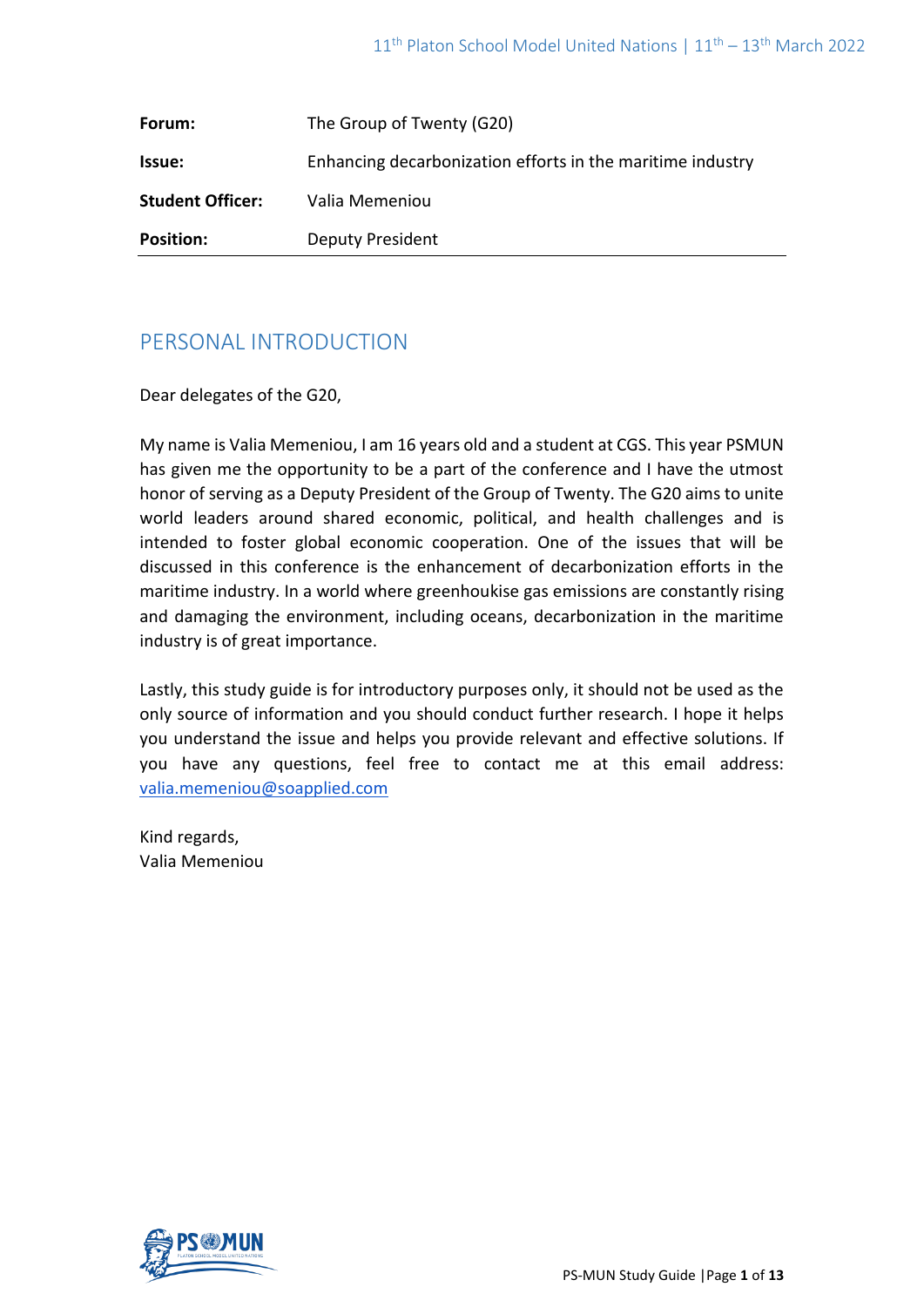# TOPIC INTRODUCTION

An issue of great significance, that has been affecting the planet for many years and that hasn't yet been stopped by human innovation, is climate change. This alteration of climate is occurring at such a rate that it is impossible for living things to adapt to it. This issue is mostly caused by greenhouse gas emissions, which are mainly caused by human activities. Greenhouse gases trap heat and raise global temperatures. The primary source of greenhouse gas emissions from human activity is the burning of fossil fuels for electricity, heat, and transportation.

More specifically, transportation in the maritime sector can be really polluting. Maritime transport is estimated to emit around 940 million tonnes of CO2 per year, accounting for about 2.5 percent of global greenhouse gas emissions, with a projected increase in the coming years (estimated increase rate of 50%-250% by 2050) unless decarbonization measures are implemented.

This has a substantially negative influence on the ocean. It results in changes in water temperature, ocean acidification, and deoxygenation, as well as changes in oceanic circulation and chemistry, rising sea levels, increased storm intensity, and changes in marine animal diversity and abundance. Deterioration of marine ecosystems endangers local communities' physical, economic, and food security, as well as global corporations' access to resources. Climate change lowers the ability of the oceans and coasts to provide vital ecosystem services such as food, carbon storage, and oxygen production.

Concluding, sustainable coastal and marine ecosystem management, protection, and restoration are critical for the continuous provision of ecosystem services that humans rely on. For the ocean's health to be preserved, following a low-carbon emissions route is required, meaning that decarbonization efforts in the maritime industry need to be enhanced.

# DEFINITION OF KEY TERMS

# **Climate change**

Long-term changes in temperature and weather patterns are referred to as climate change. These variations could be due to natural causes, such as oscillations in the solar cycle. However, human activities have been the primary driver of climate change since the 1800s, due to the burning of fossil fuels.

# **Fossil fuels**

"A fuel, such as coal, oil, or natural gas, formed in the earth from plant or animal remains"1 is called fossil fuel.

<sup>&</sup>lt;sup>1</sup> "Fossil Fuel." The Merriam-Webster.Com Dictionary, [www.merriam](http://www.merriam-webster.com/dictionary/fossil%20fuel)[webster.com/dictionary/fossil%20fuel.](http://www.merriam-webster.com/dictionary/fossil%20fuel) Accessed 16 Dec. 2021.

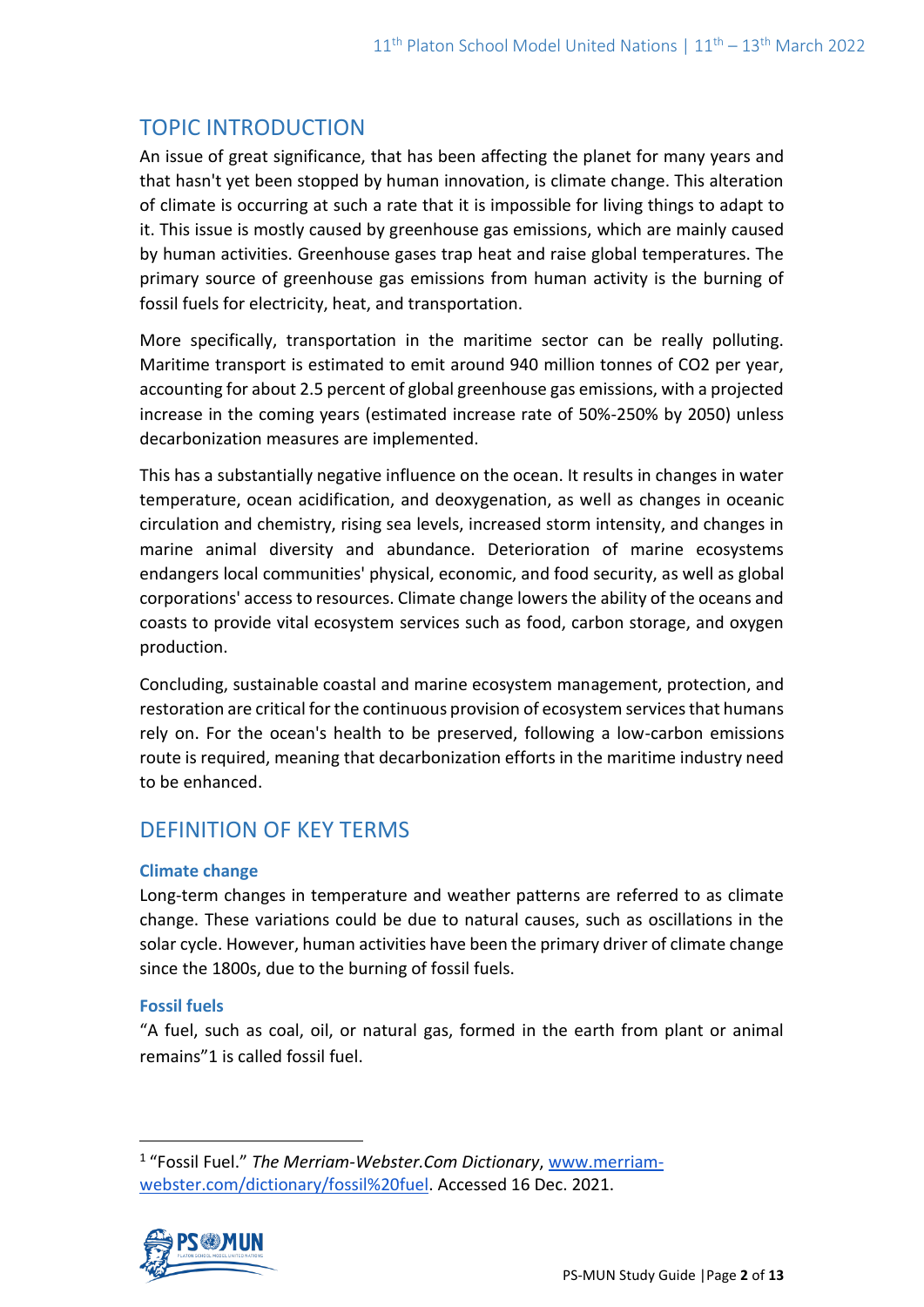#### **Ocean acidification**

Carbon dioxide dissolves in seawater when it enters the ocean. It first produces carbonic acid. The carbonic acid then disintegrates, releasing bicarbonate ions and hydrogen ions. Ocean acidification occurs as a result of increasing CO2 absorption, which causes a rise in hydrogen ions and a decrease in carbonate ions. Carbonate ions are essential for the survival and growth of sea life.

#### **Marine ecosystems**

Marine ecosystems are aquatic environments with high dissolved salt levels. The open ocean, deep-sea oceans, and coastal marine ecosystems are among them, each with its own set of physical and biological characteristics.

#### **Carbon pollution**

Burning fossil fuels releases carbon dioxide, which is a greenhouse gas, into the atmosphere. They pollute the air, create smog and trap heat.

#### **Decarbonization**

The term 'decarbonisation' is usually used to describe the process of lowering 'carbon intensity,' or the amounts of greenhouse gas emissions produced by burning fossil fuels.

# BACKGROUND INFORMATION

#### **CO2 emissions**

Global climate change is mostly caused by carbon dioxide emissions. It is commonly acknowledged that, in order to avoid the worst effects of climate change, the world must reduce emissions as soon as possible. Emissions were quite low prior to the Industrial Revolution. Emissions growth was still quite moderate until the midtwentieth century. Emissions have since risen dramatically, and we currently produce over 34 billion tons of carbon dioxide every year. The maritime sector contributes to the production of carbon and its release into the atmosphere.

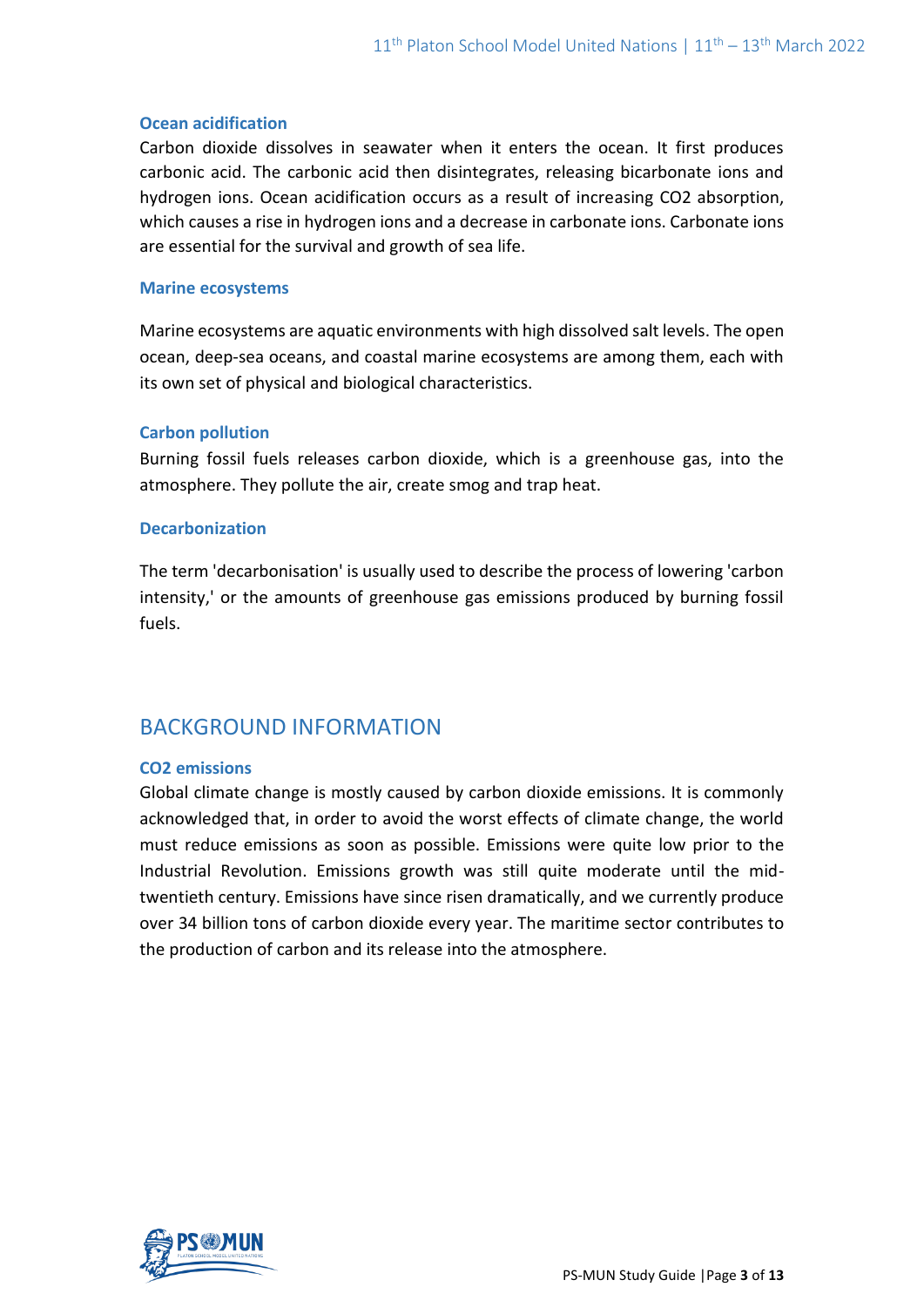

Figure 1: Annual CO2 emissions

Ritchie, Hannah. "CO2 Emissions." *Our World in Data*, 11 May 2020, [https://ourworldindata.org/co2](https://ourworldindata.org/co2-emissions) [emissions.](https://ourworldindata.org/co2-emissions)

# **Main sources of CO2 emissions**

Carbon dioxide emissions occur from both natural and human activities. Decomposition, ocean release, and respiration are all-natural sources. Human causes include cement manufacturing, deforestation, and the combustion of fossil fuels such as coal, oil, and natural gas.

Energy consumption is by far the most significant source of human-caused greenhouse gas emissions, accounting for 76% of global emissions. Transportation, electricity and heat, buildings, manufacturing and construction, fugitive emissions, and other fuel combustion are all part of the energy domain. Heat and electricity generation account for the majority of emissions in the energy sector, followed by transportation (14.2 percent of total emissions) and manufacturing and construction.

The maritime sector is a large global industry. However, like other profitable industries, it not only has to manage with a high demand for services, but it also has to deal with several environmental challenges. The amount of carbon monoxide emitted by ships is increasing at an alarming rate as climate change worsens year after year. Greenhouse gas emissions from the shipping industry are predicted to account for 10% of global emissions by 2050, according to Transport and Environment. The shipping sector also contributes to the worsening of climate change by releasing black carbon into the atmosphere as a result of the burning of maritime fuel.

# **Effects of CO2 emissions**

Since the end of the preindustrial era, the ocean has absorbed around 29% of global CO2 emissions. We emitted around 40 gigatons of heat into the atmosphere in the last decade. Some of the issues caused by this problem are the following.

Humans have considerably increased the amount of CO2 in the atmosphere in the last 150 years by burning fossil fuels and changing land-use practices. As a result, the

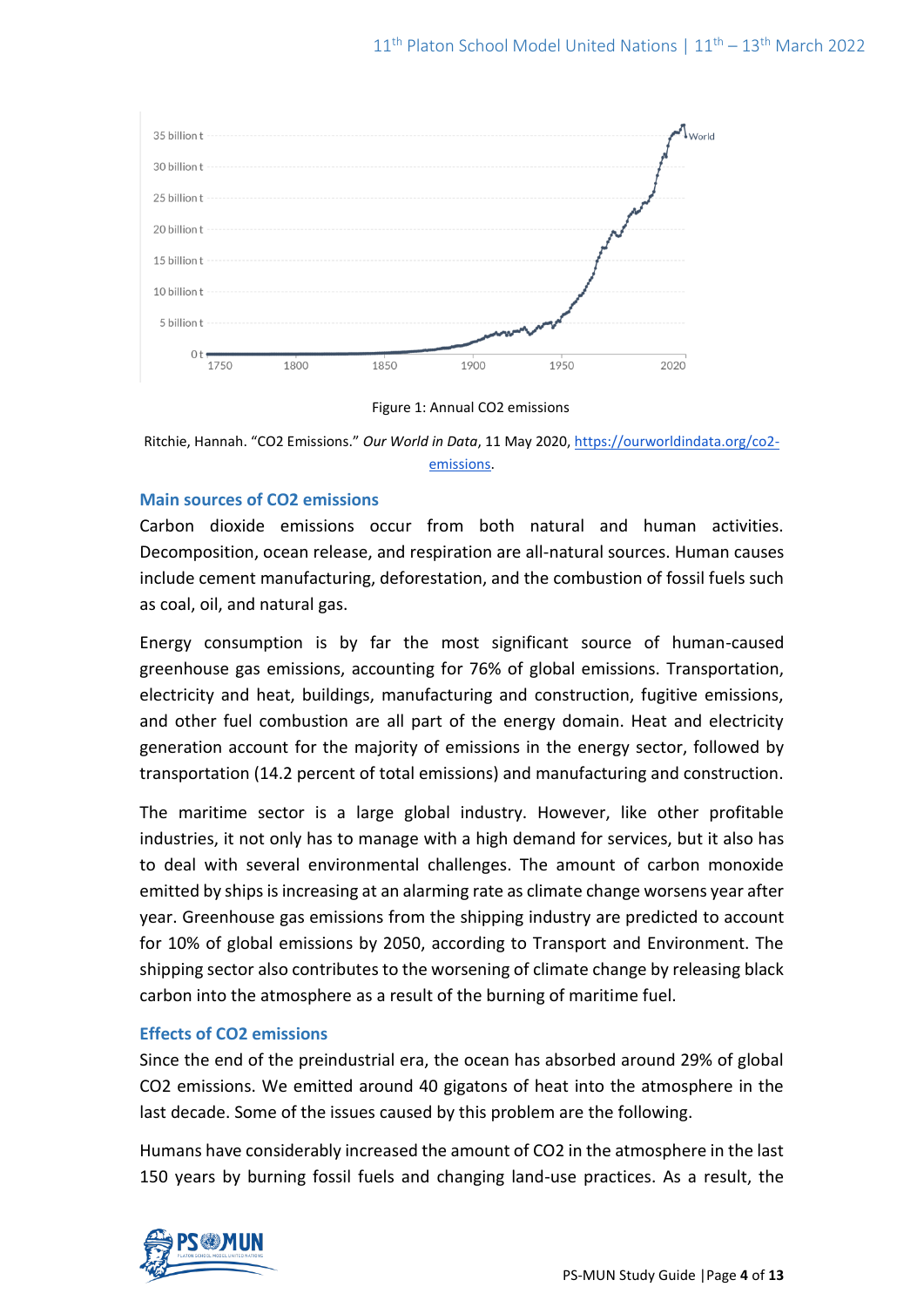ocean has absorbed nearly a third of the extra carbon. Ocean surface temperatures are rising and ocean acidification is occurring as carbon dioxide levels in the atmosphere rise. Despite the fact that warming and acidification are two separate phenomena, they cooperate to endanger marine ecosystems.

Many marine species are threatened by ocean acidification, which is compounded by other climatic consequences such as warmer waters, deoxygenation, melting ice, and coastal erosion. Ocean acidification is particularly harmful to organisms that rely on calcium carbonate for their skeletons and shells, and which are at the bottom of the food chain. Acidification limits the availability of carbonate ions in ocean water, which provide the building blocks these animals need to create their shells and skeletons, lowering their offspring's chances of survival.

In addition, toxic algal blooms have expanded in response to rising water temperatures. Toxic algae create domoic acid, a neurotoxin that accumulates in the bodies of shellfish and poses a health concern to humans.

Ocean acidification has a negative influence on vital economic sectors such as fisheries and tourism, as well as the food supply. It also magnifies global warming by impairing the oceans' ability to absorb CO2. Communities that rely on coastal resources risk losing their way of life and cultural identity.

### **Maritime Industry and carbon emissions**

International shipping is critical for trade activities, and demand for shipping is expected to rise dramatically. Today's international shipping is still heavily reliant on fossil fuels, which create greenhouse gases.

Maritime transportation is said to release roughly 940 million tons of CO2 per year, accounting for around 2.5 percent of global greenhouse gas emissions, and is expected to rise dramatically in the coming years.

# **Decarbonization of the maritime industry**

Shipping confronts a unique combination of climate mitigation issues, and present policies are unlikely to cut emissions to the levels required to meet the Paris Climate Agreement's goals. The Energy Efficiency Design Index (EEDI), the Ship Energy Efficiency Management Plan (SEEMP), the Energy Efficiency Existing Ship Index (EEXI), and the Carbon Intensity Indicator (CII) have all been used internationally.

#### **Challenges of decarbonization in the maritime industry**

Due to the transnational and global nature of shipping, a lack of commercial availability of alternative fuels, the difficulty of electrification, the need for new common infrastructure, the lack of clarity of potential regulation and guidelines, and potential economic impacts from trade patterns and market conditions, decarbonisation of shipping faces a unique set of challenges. For the above reasons, alternative fuels and market-based methods would require a more multilateral effort.

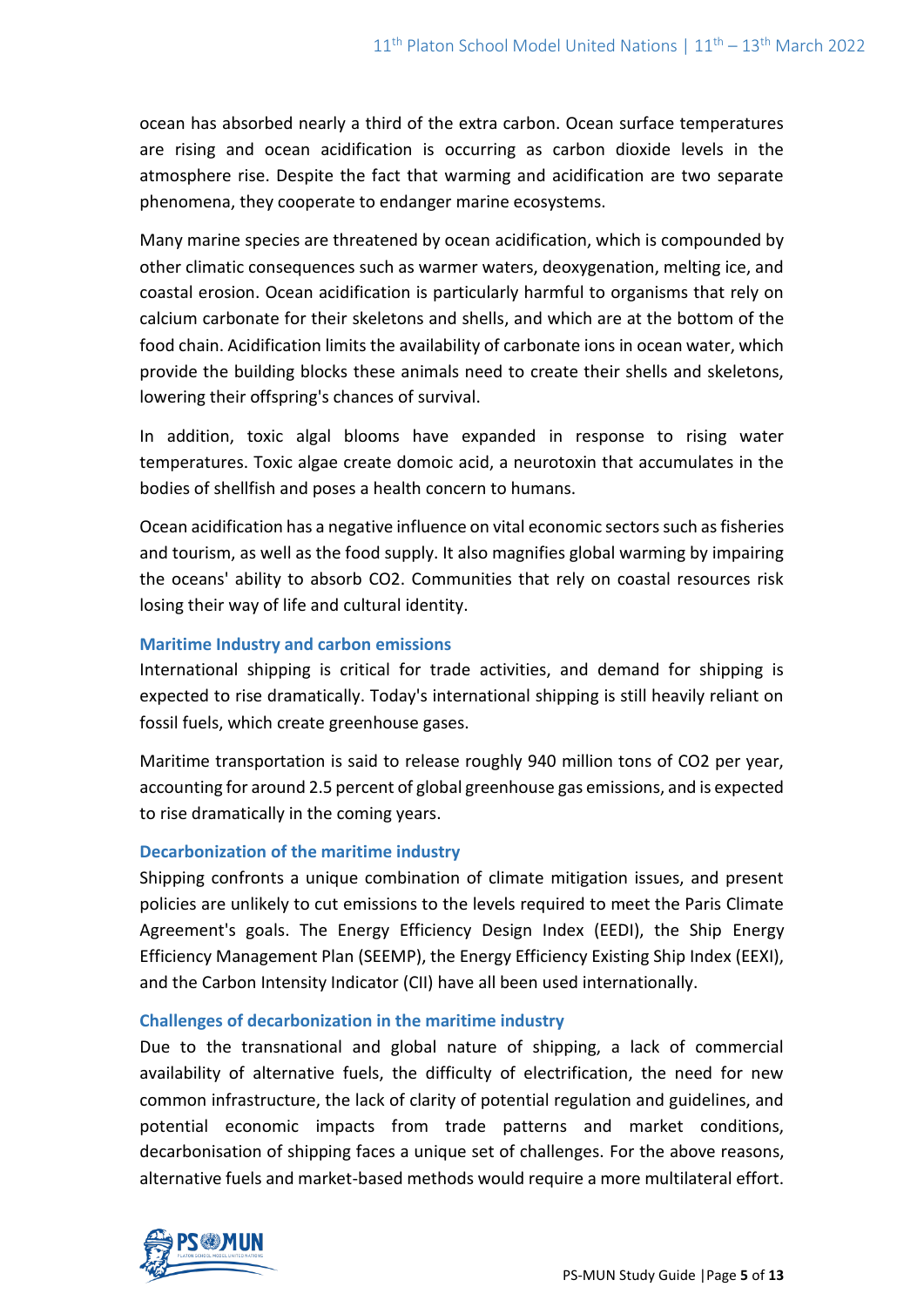# MAJOR COUNTRIES AND ORGANIZATIONS INVOLVED

#### **The United Kingdom**

The United Kingdom supports projects that promote industrial decarbonization. The United Kingdom's ambition is to be a global leader in the technologies needed to decarbonize industry and economies so that they can transition to net zero carbon emissions through the use of innovative technologies and carbon reduction programs.

The UK government is expected by the Climate Change Act 2008 to achieve net-zero greenhouse gas emissions by 2050. A set of five-year carbon budgets will be used to track progress toward this goal. Figure 2 depicts the United Kingdom's emissions milestones (5-year carbon budgets) along its route to net zero emissions by 2050. The United Kingdom has met the first of its three carbon budgets (2010, 2015, 2020). The decline in CO2 emissions was caused by a more environmentally friendly electricity mix based on gas and renewables rather than coal, as well as lower energy consumption in homes, businesses, and industry.



Figure 2: UK target setting and emissions milestones

Ucl. "UK Decarbonisation Pathways." The Bartlett, 29 June 2021, [www.ucl.ac.uk/bartlett/news/2021/apr/uk-decarbonisation-pathways.](http://www.ucl.ac.uk/bartlett/news/2021/apr/uk-decarbonisation-pathways)

#### **China**

China produces more greenhouse gases than the rest of the industrialized world put together. In 2019, China emitted over 27% of global greenhouse gas emissions. China has pledged to achieve net-zero emissions by 2060, with a peak by 2030. To that end, the country will promote large-scale carbon capture projects and monitor methane emissions from coal, oil, and gas extraction.

# **European Union (EU)**

Shipping emissions account for around a quarter of all EU transportation-related greenhouse gas emissions (2015). The contribution of the shipping sector to emission

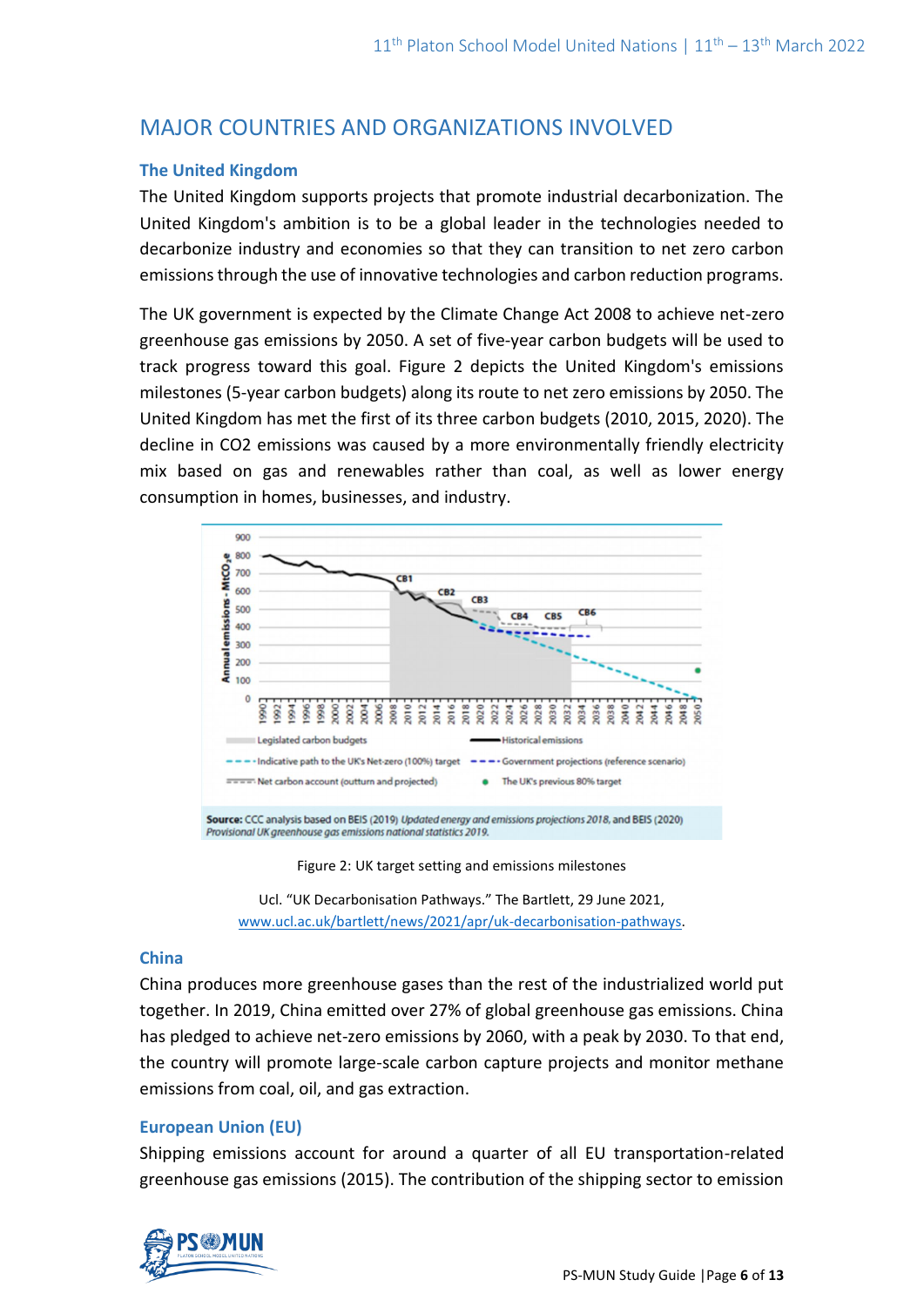reductions consistent with the Paris Agreement's temperature goals is still a highly regarded issue in the EU.

The European Commission released a series of legislative recommendations on July 14, 2021, outlining how it plans to achieve climate neutrality in the EU by 2050, including an intermediate goal of a net reduction of at least 55 percent in greenhouse gas emissions by 2030. The package seeks to update a number of pieces of EU climate law, including the EU ETS, the Effort Sharing Regulation, and transportation and land use legislation, laying out in concrete words how the Commission plans to meet EU climate targets under the European Green Deal.

#### **Singapore**

Singapore has announced its enhanced National Determined Contribution and Long-Term Low-Emissions Development Strategy to the United Nations Framework Convention on Climate Change in 2020, as part of its pledge under the Paris Agreement to reduce national domestic emissions. The strategy aims to peak domestic emissions at 65MtCO2e around 2030, with a goal of achieving net zero emissions as soon as possible in the second half of the century.

Singapore recently unveiled the Singapore Green Plan 2030, a national initiative to urge bold and collaborative action to combat climate change and decarbonization.

As a result, the Maritime and Port Authority of Singapore (MPA) is preparing the Maritime Singapore Decarbonisation Blueprint 2050, which will outline decarbonisation plans to cut GHG emissions from international shipping and mitigate Singapore's maritime transport emissions.

# **International Maritime Organization**

The International Maritime Organization (IMO) is a United Nations specialized organization in charge of maritime safety and security, as well as the prevention of ship-related marine and atmospheric pollution.

The International Maritime Organization (IMO) continues to contribute to the global fight against climate change, in support of UN Sustainable Development Goal 13, which calls for immediate action to prevent climate change and its consequences.

Under the IMO's pollution prevention treaty (MARPOL), mandatory measures to minimize greenhouse gas emissions from international shipping have been adopted: the Energy Efficiency Design Index (EEDI), which is mandatory for new ships, and the Ship Energy Efficiency Management Plan (SEEMP).

In 2018, the International Maritime Organization (IMO) announced an initial strategy for lowering GHG emissions from ships, outlining a vision that reaffirms the organization's commitment to decreasing GHG emissions from international shipping and phasing them out as soon as practicable.

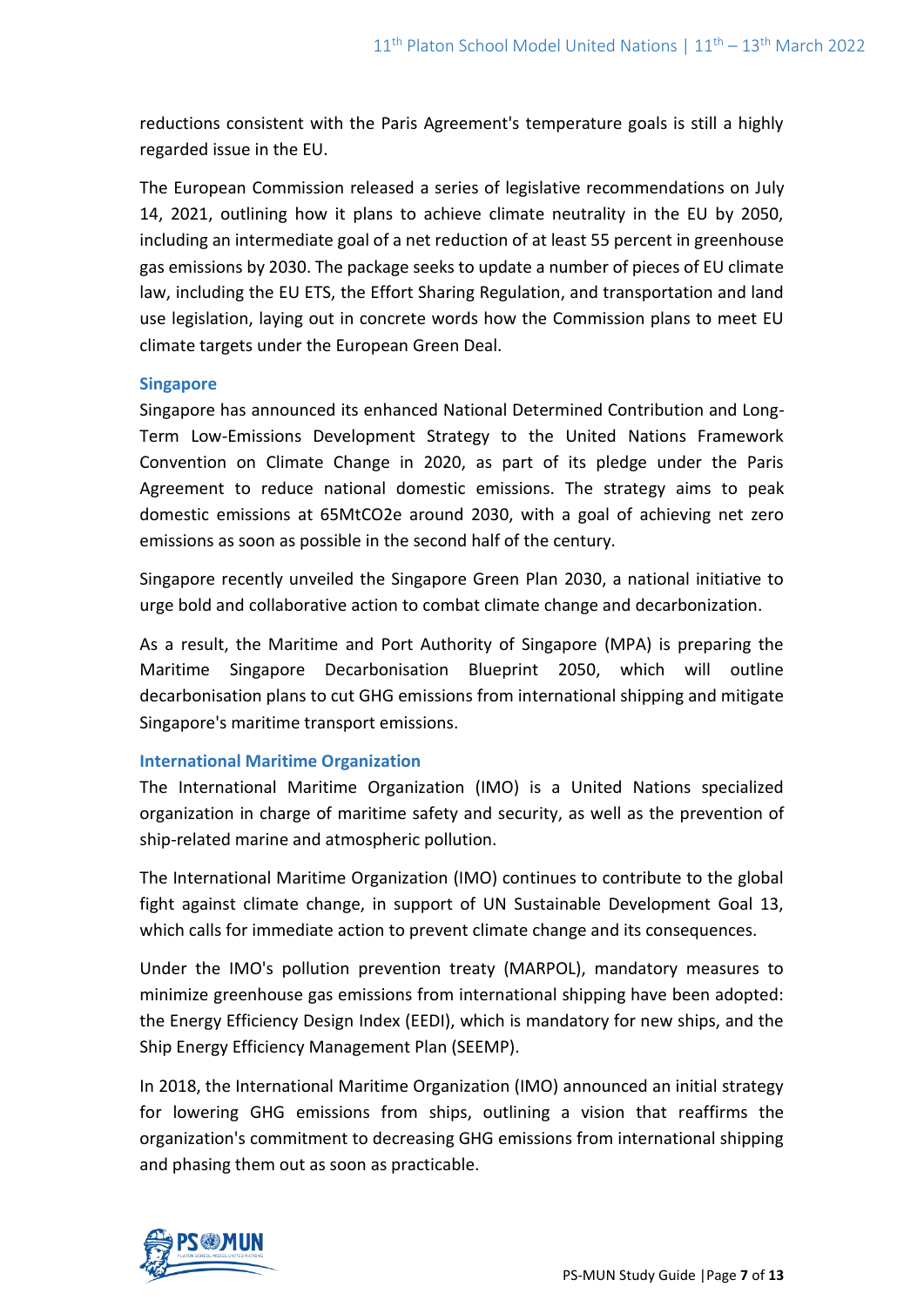IMO is also working on global technical cooperation programs to help countries, particularly poor countries, improve their capacity to implement and support energy efficiency in the shipping sector.

### **International Chamber of Shipping**

The ICS was founded in 1921 and is responsible for all elements of maritime affairs, including maritime safety, environmental protection, maritime law, labour issues, and trade. The ICS recognises that rapid decarbonisation of the shipping sector is vital, and supports the goals of the IMO on decarbonisation in the maritime sector.

| Date of Event     | <b>Description of event</b>                                    |
|-------------------|----------------------------------------------------------------|
| March 17, 1948    | The International Maritime Organization was founded.           |
| December 11, 1997 | The Kyoto Protocol was signed.                                 |
| January 1, 2016   | The 2030 Agenda including the 17 Sustainable development       |
|                   | goals come into force                                          |
| November 4, 2016  | The Paris Agreement was entered into force.                    |
| April, 2018       | The IMO adopted an initial strategy on the reduction of GHG    |
|                   | emissions from ships, called the Greenhouse Gas Strategy.      |
| September 2019    | At the Climate Action Summit, the global shipping industry     |
|                   | launched the Getting to Zero Coalition to cut emissions by at  |
|                   | least 50 percent by 2050 and make the transition to full       |
|                   | decarbonization possible.                                      |
| 2021              | The Global Carbon Project research groups study projected      |
|                   | total global emissions this year to reach 36.4 billion tons of |
|                   | CO <sub>2</sub> .                                              |
| October 31, 2021  | 2021 United Nations Climate Change Conference.                 |

# TIMELINE OF EVENTS

# PREVIOUS ATTEMPTS TO SOLVE THE ISSUE

Because international shipping is beyond the authority of individual governments, the efforts to decarbonize "International Shipping" are best characterized by the International Maritime Organization (IMO), a United Nations institution tasked with regulating it. However, history reveals that the international community took years to respond. Even so, the responses have always been peppered with different viewpoints from both inside and outside the shipping sector.

# **Kyoto Protocol**

On December 11, 1997, the [Kyoto Protocol](https://unfccc.int/resource/docs/convkp/kpeng.pdf) was signed. The Kyoto Protocol now has 192 signatories. It puts the United Nations Framework Convention on Climate Change

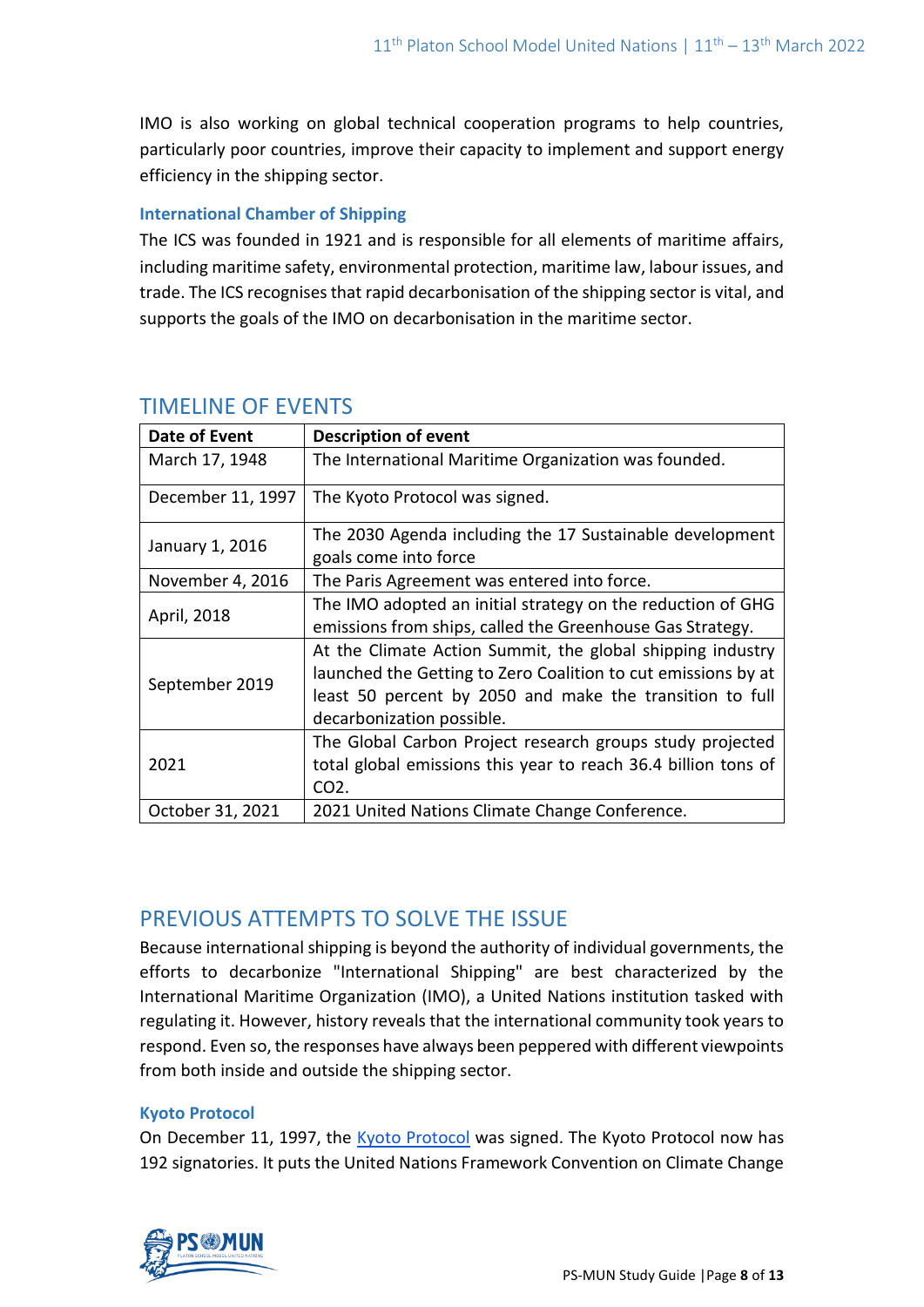into action by committing developed and developing countries to regulate and reduce greenhouse gas emissions in line with agreed-upon individual targets. The Convention merely requires those countries to establish mitigation plans and actions and to report on a regular basis.

#### **Paris Agreement**

Parties to the United Nations Framework Convention on Climate Change (UNFCCC) signed th[e Paris Agreement](https://unfccc.int/sites/default/files/english_paris_agreement.pdf) on Climate Change in 2015, and it went into effect in 2016. The Paris Agreement's main goal is to enhance the global response to the threat of climate change by keeping global temperature rises well below 2 degrees Celsius over pre-industrial levels this century, and to pursue efforts to keep temperature rises even lower at 1.5 degrees Celsius. Although international shipping is not included in the Paris Agreement, the International Maritime Organization (IMO), as the industry's regulating authority, is committed to decreasing greenhouse gas emissions.

#### **Sustainable Development Goal 13**

SDG 13: "Take urgent action to combat climate change and its impacts".

Climate change is one of the most significant issues of our time, and one that the IMO has been combating for some time. In its position as the global regulator of international shipping, the International Maritime Organization has developed a number of policies aimed at reducing emissions from the shipping industry.

The International Maritime Organization continues to contribute to the global fight against climate change, in support of UN Sustainable Development Goal 13. In 2018, the International Maritime Organization announced an initial strategy for lowering GHG emissions from ships, outlining a vision that reaffirms the organization's commitment to decreasing GHG emissions from international shipping and phasing them out as soon as possible.

#### **Sustainable Development Goal 14**

SDG 14: "Conserve and sustainably use the oceans, seas and marine resources for sustainable development"

Target 14.3: "Minimize and address the impacts of ocean acidification, including through enhanced scientific cooperation at all levels"

Because international shipping takes place on the world's oceans, the work of the International Maritime Organization, which is in charge of measures to improve the safety and security of international shipping and to prevent pollution from ships, is critical to most, if not all, of the SDG 14 targets. Human activities must be balanced with the seas' ability to remain healthy and diversified over time in order to be sustainable. The International Maritime Organization's duty includes ensuring that shipping continues to contribute to the global economy without disrupting the delicate balance.

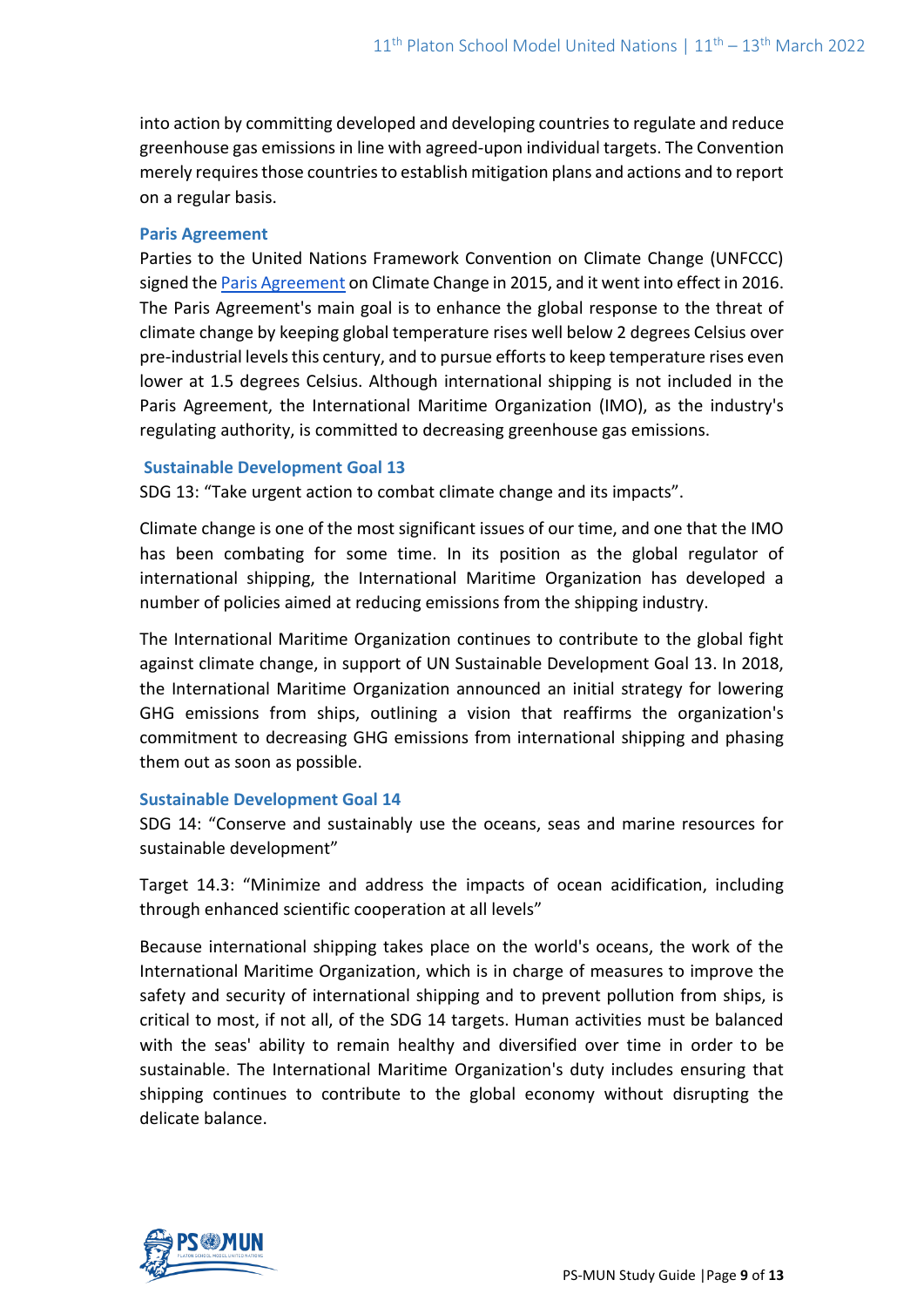The International Maritime Organization regulates all areas of international shipping, including ship design, building, equipment, staffing, operation, and disposal, in order to keep this crucial industry safe, ecologically friendly, energy efficient, and secure.

#### **COP26**

The United Nations Climate Change Conference (COP26) in Glasgow drew 120 international leaders. The COP26 provided new "building blocks" for advancing the Paris Agreement's implementation through initiatives that can move the world toward a more sustainable, low-carbon future.

The urgency of action was emphasized, and governments eventually agreed to a provision asking for the phase-out of coal power and the phase-out of "inefficient" fossil fuel subsidies.

#### **International Maritime Organization**

The IMO laid out its "initial climate strategy" in April 2018. The strategy's goals were to reduce CO2 emissions per transport work and to reduce the total annual GHG emissions by at least 50% by 2050. In 2011, IMO adopted mandatory measures to improve the energy efficiency of international shipping representing the first-ever mandatory global energy efficiency standard for an international industry sector, the first legally binding instrument to be adopted since the Kyoto Protocol that addresses GHG emissions and the first global mandatory GHG-reduction regime for an international industry sector.

IMO's energy-efficiency measures implemented through global partnership projects includes:

The Global Maritime Energy Efficiency Partnerships (GloMEEP) project, which encourages the adoption and implementation of energy-efficiency measures for shipping, hence lowering shipping's greenhouse gas emissions. GloMEEP was launched in 2015 in collaboration with the UN Development Programme and the Global Environment Facility.

The Global Industry Alliance (GIA) to Support Low Carbon Shipping was launched in 2017 under the auspices of the GloMEEP project and is tasked with discovering and developing solutions to assist in the adoption of energy-efficient technologies and operational measures in the maritime sector.

The Global Maritime Technology Cooperation Centres Network (GMN) project, funded by the European Union, has established a network of five Maritime Technology Cooperation Centres (MTCCs) in Africa, Asia, the Caribbean, Latin America and the Pacific. Since 2018, the MTCCs have been focusing their efforts on helping countries develop national maritime energy-efficiency policies and measures, promote the uptake of low-carbon technologies and operations in maritime transport, and establish voluntary pilot data collection and reporting systems through collaboration and outreach activities at the regional level.

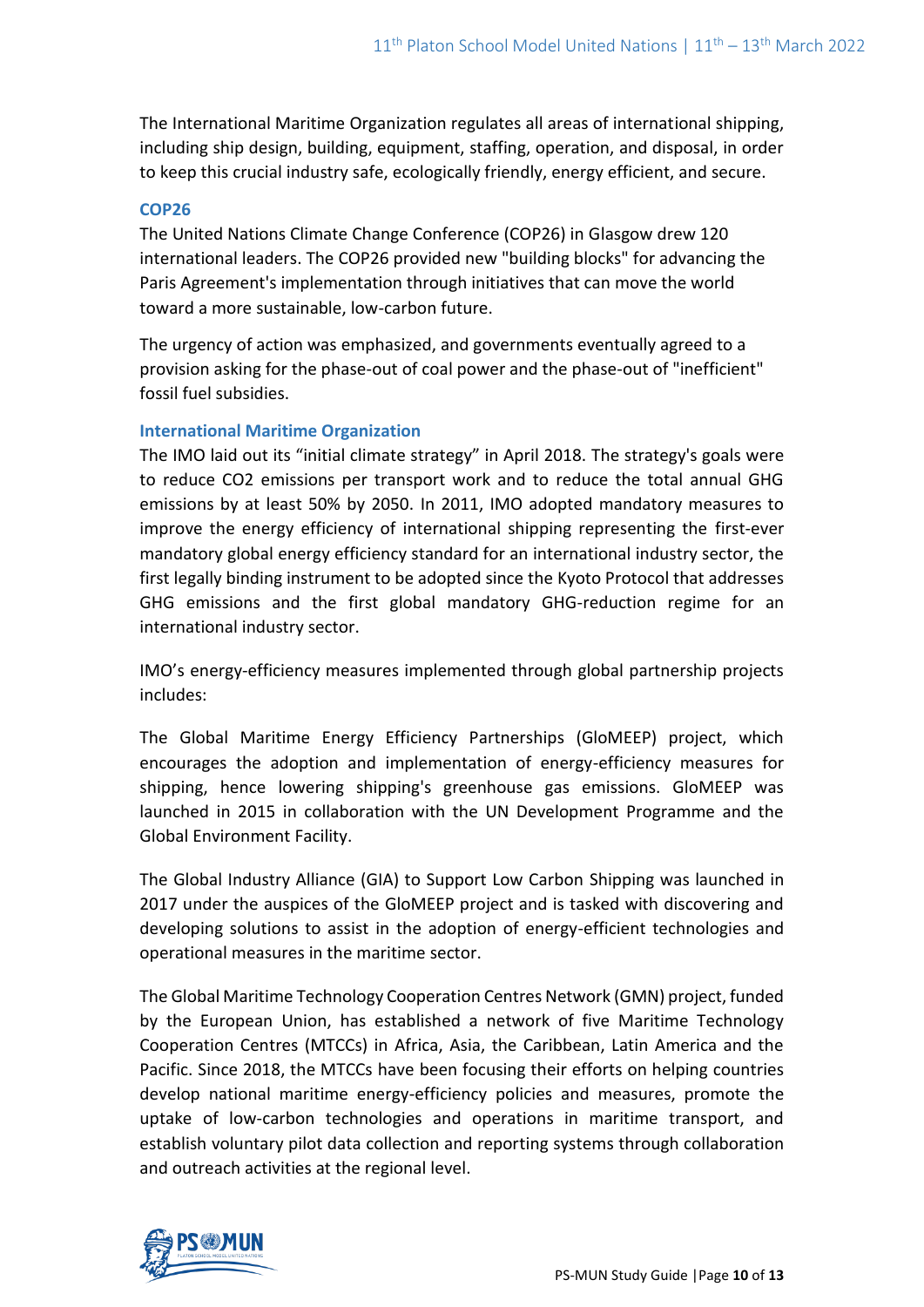The GreenVoyage2050 project, a collaboration between IMO and the Government of Norway is a project that was launched in 2019, and will initiate and promote global efforts to demonstrate and test technical solutions for reducing GHG emissions, as well as enhancing knowledge and information sharing to support the IMO GHG reduction strategy.

The importance of addressing barriers to decarbonization will grow as shipping emissions continue to rise. There are many barriers to international shipping decarbonization, ranging from institutional, financial, and technical aspects. Some of them are the following:

- 1. Lack of alternative fuel/renewable energy that has commercial viability for international shipping
- 2. The urgency of addressing carbon dioxide and other GHG emissions does not appeal to all governments/political leaders.
- 3. Most shipping companies alike remain reluctant in doing anything that would raise the cost of transporting goods.

# POSSIBLE SOLUTIONS

With increasing pressure from governments, regulatory organizations, and customers, the shipping sector is undergoing a "green revolution," rethinking how it might transport millions of tons of cargo across oceans without contributing to global emissions. And, like with many other climate change remedies, the answers lie in a combination of new measures ranging from highly technical to incredibly simple.

The shipping industry may lower its carbon impact in the following ways:

#### **Switch to Cleaner Sources of Fuel**

The most obvious way to reduce shipping emissions in the short-term, is to use fuels that produce fewer greenhouse gasses and pollutants. Such fuels can be biofuels, which can significantly reduce the CO2 emissions by shipping industry vessels without expensive modifications to existing engines and biomass-derived fuels are also proving to be a promising option.

# **Transition to Green Hydrogen**

Green hydrogen has the potential to make shipping completely emission-free. Green hydrogen, on the other hand, takes up 2-4 times the physical area of bunker fuel, limiting the amount of cargo that ships may carry. Switching to hydrogen also necessitates replacing old engines with electric motors and hydrogen fuel cells, which, while technically feasible, necessitates a large financial commitment. Despite the challenges, it appears that green hydrogen will play a significant part in lowering CO2 emissions in the shipping industry, if not become the dominant fuel source.

#### **Reduce travel speeds**

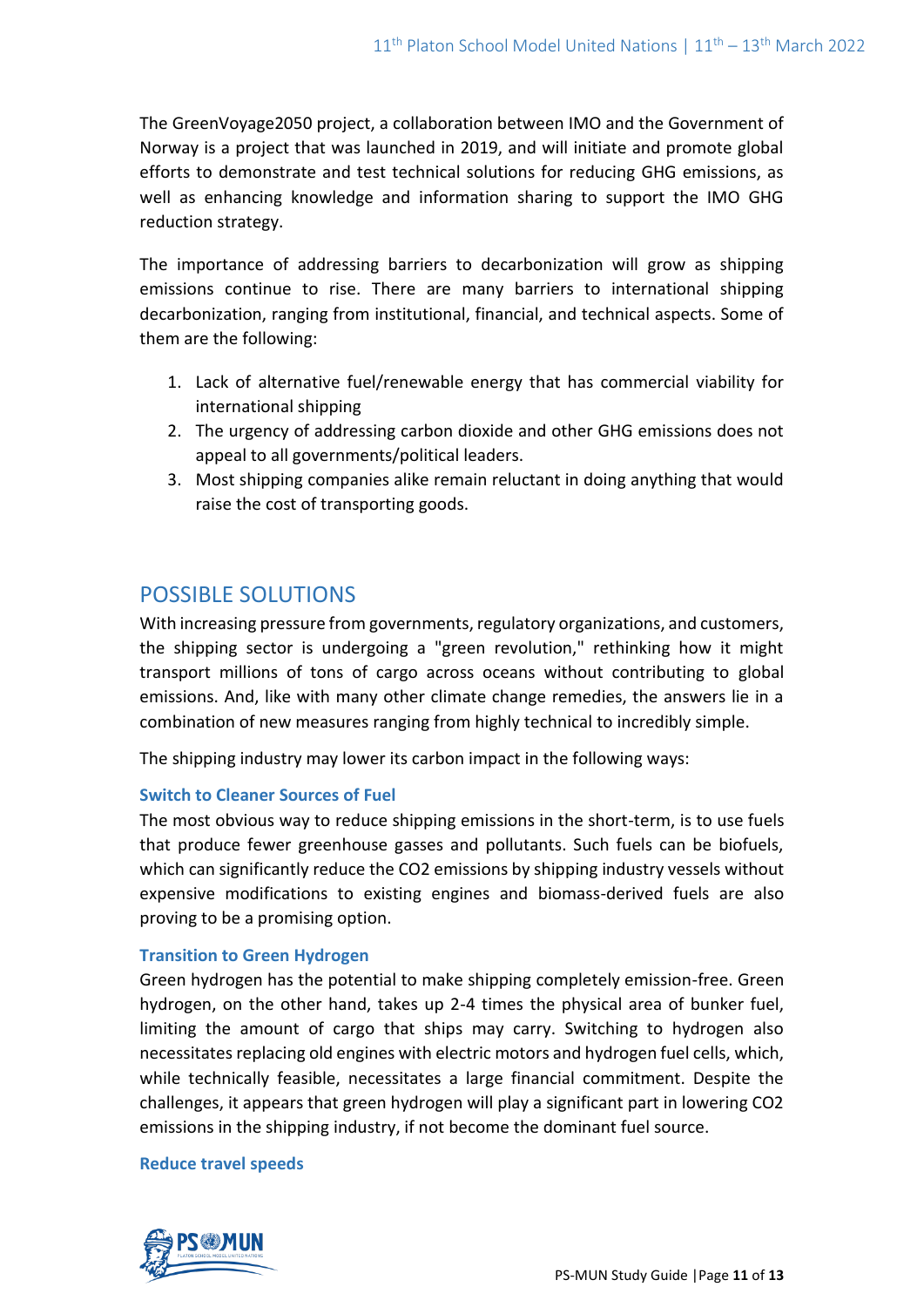This strategy entails shutting down engines to save fuel while also lowering shipping CO2 emissions. Slow steaming was first utilized by commercial shipping companies in 2007, when the global financial crisis caused an oversupply and interrupted international trade. Many countries, including crucial EU members, are now seeking to make slow steaming a key component of carbon-reduction plans.

#### **Government initiatives**

Governments should undertake the funding of the research and development of alternative fuels that will be commercially viable and the technology to match. The capital demand requires that the government should take the lead in this adventure. More specifically, one of their main priorities should be lowering CO2 emissions, by eliminating CO2 emitting technologies and energy sources and replacing them with low-carbon and zero-carbon alternatives, as well as reducing energy use. In addition, governments should implement new laws and regulations, producing a cohesive and sufficient set of incentives to drive emissions in line with their carbon budget targets.

# BIBLIOGRAPHY

"CO2 and Ocean Acidification." *Union of Concerned Scientists*, [www.ucsusa.org/resources/co2-and-ocean-acidification.](http://www.ucsusa.org/resources/co2-and-ocean-acidification)

"Decarbonisation." *MPA Singapore*, [www.mpa.gov.sg/web/portal/home/maritime](http://www.mpa.gov.sg/web/portal/home/maritime-singapore/green-efforts/decarbonisation)[singapore/green-efforts/decarbonisation.](http://www.mpa.gov.sg/web/portal/home/maritime-singapore/green-efforts/decarbonisation)

"Decarbonization and Sustainable Development Goal 13: A Reflection of the Maritime Sector." *Taylor & Francis*,

[www.tandfonline.com/doi/full/10.1080/25725084.2021.1949136.](http://www.tandfonline.com/doi/full/10.1080/25725084.2021.1949136)

*Taylor & Francis*, [www.tandfonline.com/doi/full/10.1080/25725084.2021.1949136.](http://www.tandfonline.com/doi/full/10.1080/25725084.2021.1949136) "Fossil Fuel." *The Merriam-Webster.Com Dictionary*, [www.merriam](http://www.merriam-webster.com/dictionary/fossil%20fuel)[webster.com/dictionary/fossil%20fuel.](http://www.merriam-webster.com/dictionary/fossil%20fuel)

Ge, Mengpin. "4 Charts Explain Greenhouse Gas Emissions by Countries and Sectors." *World Resources Institute*, [www.wri.org/insights/4-charts-explain](http://www.wri.org/insights/4-charts-explain-greenhouse-gas-emissions-countries-and-sectors)[greenhouse-gas-emissions-countries-and-sectors.](http://www.wri.org/insights/4-charts-explain-greenhouse-gas-emissions-countries-and-sectors)

"Goal 13 | Department of Economic and Social Affairs." *United Nations*, [https://sdgs.un.org/goals/goal13.](https://sdgs.un.org/goals/goal13)

"Goal 14 | Department of Economic and Social Affairs." *United Nations*, [https://sdgs.un.org/goals/goal14.](https://sdgs.un.org/goals/goal14)

"Initial IMO GHG Strategy." *IMO*,

[www.imo.org/en/MediaCentre/HotTopics/Pages/Reducing-greenhouse-gas](http://www.imo.org/en/MediaCentre/HotTopics/Pages/Reducing-greenhouse-gas-emissions-from-ships.aspx)[emissions-from-ships.aspx.](http://www.imo.org/en/MediaCentre/HotTopics/Pages/Reducing-greenhouse-gas-emissions-from-ships.aspx)

"Introduction to IMO." *IMO*, [www.imo.org/en/About/Pages/Default.aspx.](http://www.imo.org/en/About/Pages/Default.aspx)

"Main Sources of Carbon Dioxide Emissions | CO2 Human Emissions." *CO2 Human Emissions*, [www.che-project.eu/news/main-sources-carbon-dioxide-emissions.](http://www.che-project.eu/news/main-sources-carbon-dioxide-emissions)